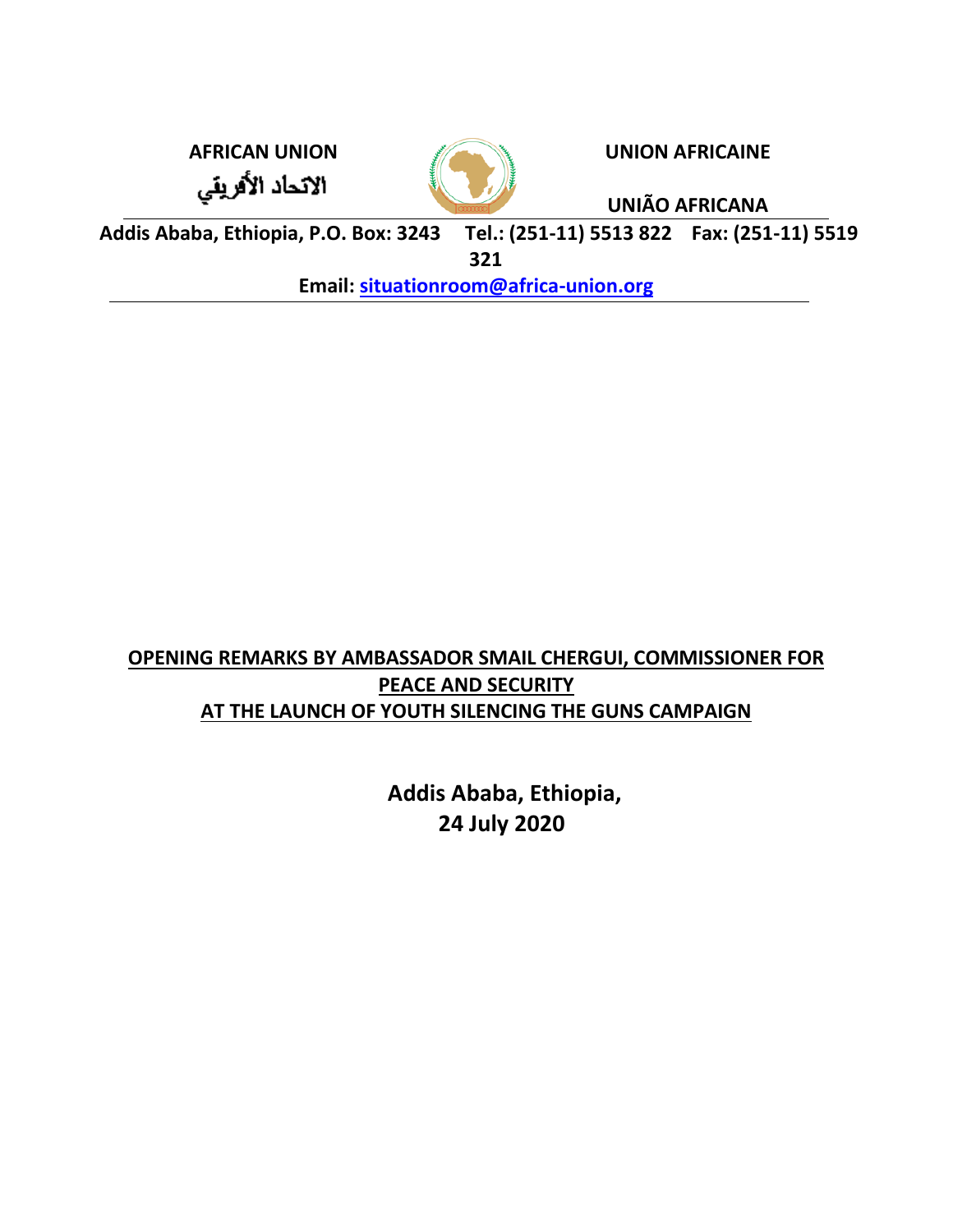## **Distinguished Colleagues and Panelists, My daughters and sons across the continent,**

I am elated to deliver this address to officially launch the campaign for the mobilization and support for African young women and men towards silencing the guns in Africa and to advance peace efforts on the Continent.

Indeed, the Commission through the Peace and Security Department's (PSD) Youth for Peace Africa program primarily has been working relentlessly to promote youth participation in peace and security in line with the decisions of the AU Assembly of Heads of State and Government as well as the Peace and Security Council (PSC). This includes implementation of Article 17 of the Africa Youth Charter and UNSCR 2250 and 2419; institutionalization of the Youth for Peace Africa program in the PSD; dedication of an annual PSC open session on Youth, Peace and Security (YPS); appointment of five regional African Youth Ambassadors for Peace; and most recently, the PSC's adoption of the Continental Framework on YPS and endorsement of study on the Roles and Contributions of Youth to peace and security in Africa.

In adopting "Silencing the Guns: Creating Conducive Environment for Africa's Development" as the theme of the year 2020, the African Union (AU) policy organs intended to emphasize the nexus between peace and development. The theme coincides with the deadline set by the Assembly of the Union, in its Solemn Declaration, adopted on the occasion of the celebration of the 50th Anniversary of the OAU/AU, *"to rid the continent of wars, civil conflicts, human rights violations, humanitarian disasters and violent conflicts and to prevent genocide".* Year 2020, therefore, is a landmark as it sets out the necessary conditions for creating a conducive environment to move forward Africa's development agenda. African citizens and communities, in particular Youth, have raised expectations regarding the fulfillment of the objectives of year 2020.

## **Distinguished Colleagues and Panelists, My daughters and sons across the continent,**

Whereas, several factors and stakeholders instigate and sustain violence, the youth are often perceived as the harbingers of violence. One of the core objectives of the Youth for Peace Africa program is to debunk the negative stereotyping of young Africans while showcasing their positive contributions and fostering partnerships with them as agents of social change, cohesion, peace and development. Silencing the guns is not just about the physical weapons but also about exclusion, marginalization, poverty and unemployment, among others, as captured in the AU Master Roadmap for Silencing the Guns. In this context, the Peace and Security Department in collaboration with the RECs/RMs shall be supporting five regional projects to be implemented by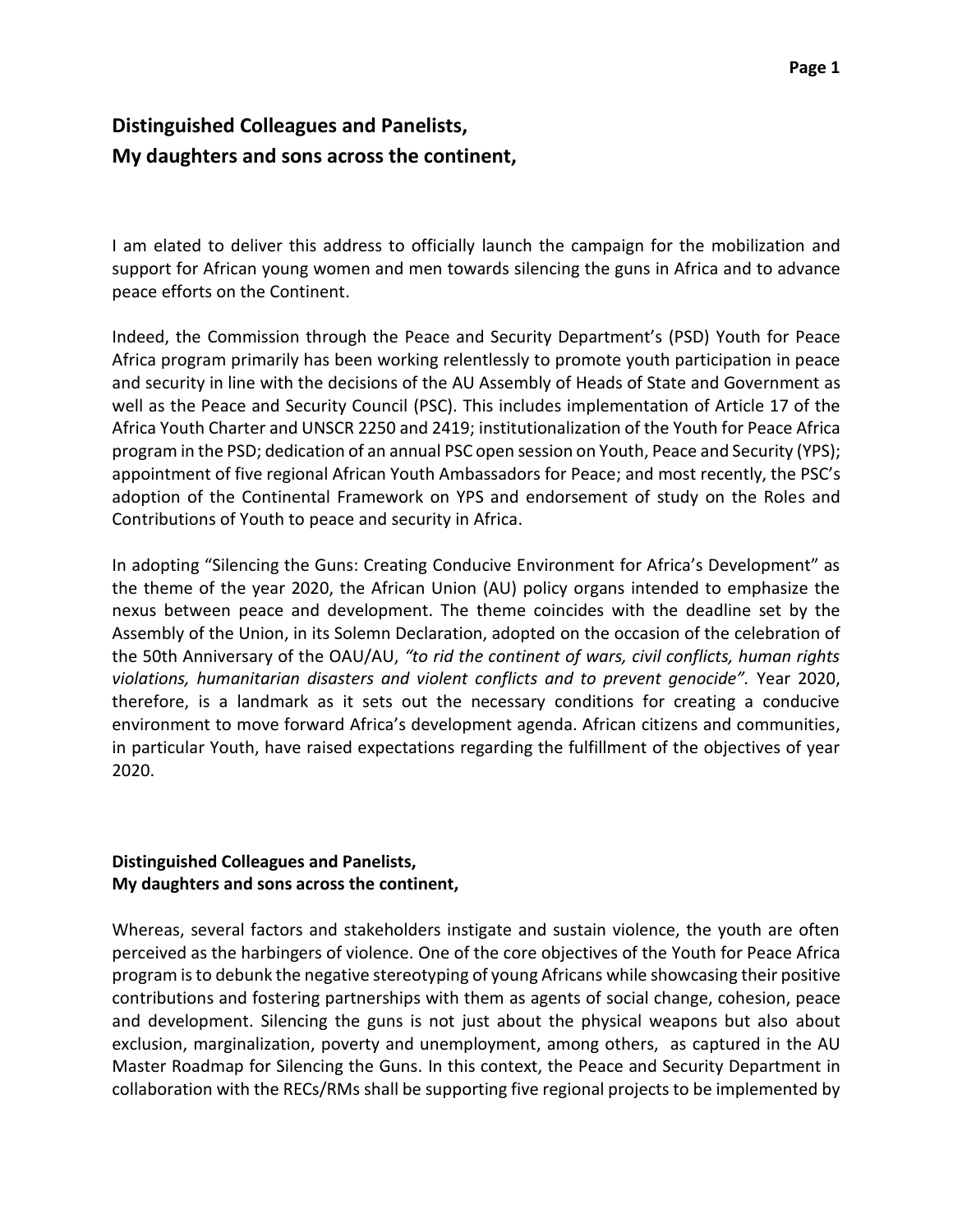the Africa youth ambassadors for peace. We have strongly encouraged the youth ambassadors for peace to broadly engage the youth in their regions in the development and implementation of these projects to foster ownership but most importantly, respond to the peace and security challenges in the regions.

In contemporary times, the Youth, Peace and Security agenda has gained continental and global momentum occasioned by the PSC's adoption of the Continental YPS Framework and its 10-year implementation plan; endorsement of the study on the roles and contributions of youth to peace and security in Africa as well as the UNSC adoption of Resolution 2535. The continental framework, which was jointly developed with the RECs/RMs and youth provides the normative guidance to all relevant stakeholders for the non-tokenistic mainstreaming and consequential inclusion of youth in all spheres of peacebuilding across five priorities of participation, prevention, protection, partnership and coordination as well as disengagement and reintegration. It envisions the mainstreaming of crosscutting issues including gender, capacity building, inclusivity, communication and knowledge management. Also, the UNSCR 2535 reiterates the clarion call to Member States to increase inclusive representation of youth in peacebuilding as well as promotes their protection.

Similarly, the UNSCR 2457 supporting the African Union's vision to silence the guns in Africa, also encourages all those involved in the planning for disarmament, demobilization and reintegration to consider the needs of youth affected by armed conflict, including the problem of youth unemployment in the continent, by investing in building young person's capabilities and skills to meet labor demands through relevant education opportunities designed in a manner which promotes a culture of peace;

#### **Distinguished Colleagues and Panelists, My daughters and sons across the continent,**

The continental study aptly captures the immense contributions of youth to peace and security including in prevention, mediation and resolution of conflicts, governance and electioneering process, preventing radicalisation and violent extremism, climate change, gender equality etc. In the coming weeks, the AU and RECs/RMs shall be organizing series of webinars to disseminate and popularize the contents of the framework and the findings of the study. I urge you all to read and familiarize yourselves with the Continental YPS Framework in order to drive its domestication and implementation. The youth as the primary implementers and beneficiaries of the YPS agenda must take advantage of the continental and global momentum and be at the leading edge of the constantly evolving youth sector in general, and particularly in peace and security. You need to take note of norms and institutional arrangements, which are fast evolving, and find innovative ways to adapt to them.

#### *My daughters and sons across the continent,*

I reiterate my commitment and that of my team to ensure your meaningful participation by creating conducive platforms to utilize your enormous energies and capacities for the promotion of peace and stability in Africa within the framework of the AU Master Roadmap of Practical Steps